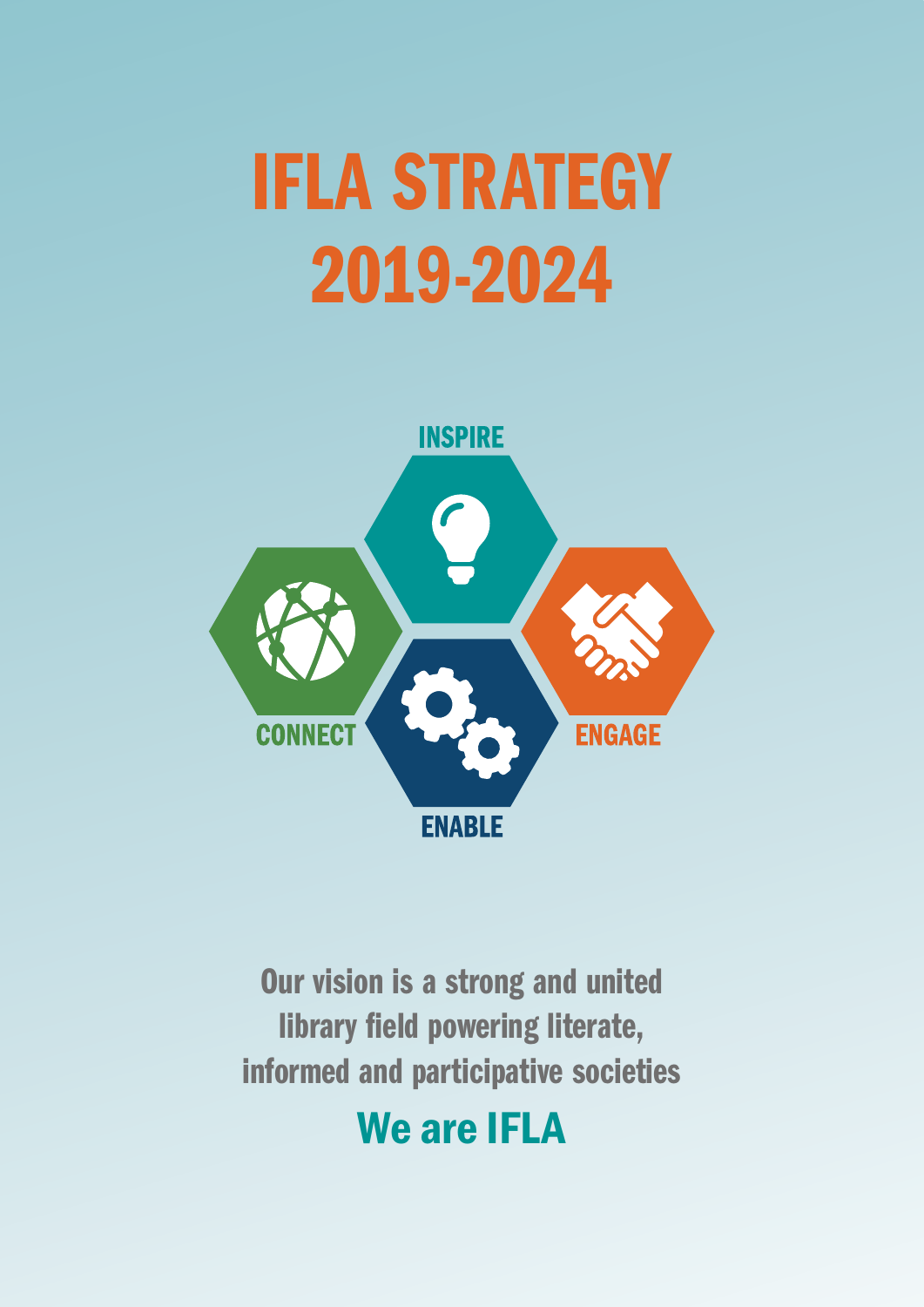## Introduction: The Global Voice of Libraries

The International Federation of Library Associations and Institutions is unique. Thanks to the reach of its membership, the breadth of its mission, and its ability to inspire, engage, enable and connect, it has a special role in the global library field.

IFLA works both to represent libraries on the world stage, and to strengthen the ability of our member associations, institutions, and individuals to advocate for and deliver library and information services that improve lives.

We do this by bringing together the biggest brains trust in the library field - the 1200 volunteers drawn from our members who participate in IFLA's Professional Units – as well as a dedicated team at IFLA Headquarters, and a network of regional offices and language centres which allow us to operate in seven languages.

### Our Strategy: A Roadmap for the Future

This document represents a milestone in IFLA's journey from Vision to Strategy to Action. It is the result of a uniquely inclusive process – the IFLA Global Vision – launched in March 2017.

By engaging tens of thousands of library and information workers from over 190 countries in a conversation about the strengths and opportunities of the library field, the Vision has provided the energy, and represented the guiding star for this Strategy.

On this basis, IFLA's Professional Units and Governing Board, working with the Headquarters Team, have developed this document, drawing also on an assessment of IFLA's existing strengths, and its commitment to the United Nations Sustainable Development Goals. It was approved by the IFLA Governing Board on 12 April 2019.

### Structure: A Framework for Actions

The IFLA Strategy 2019-24 is a document for the library field, by the library field.

It is designed to be a reference point, not only for IFLA's own Professional Units, headquarters and regional and languages offices, but also for our membership and the library field as a whole. It should be the catalyst for a new energy and a new alignment in our efforts.

Our Strategic Directions highlight four areas of focus in delivering our mission:

- 1. Strengthen the Global Voice of Libraries
- 2. Inspire and Enhance Professional Practice
- 3. Connect and Empower the Field
- 4. Optimise our Organisation

In each Strategic Direction, four Key Initiatives provide a framework around which we can all develop actions to strengthen our field and achieve our vision.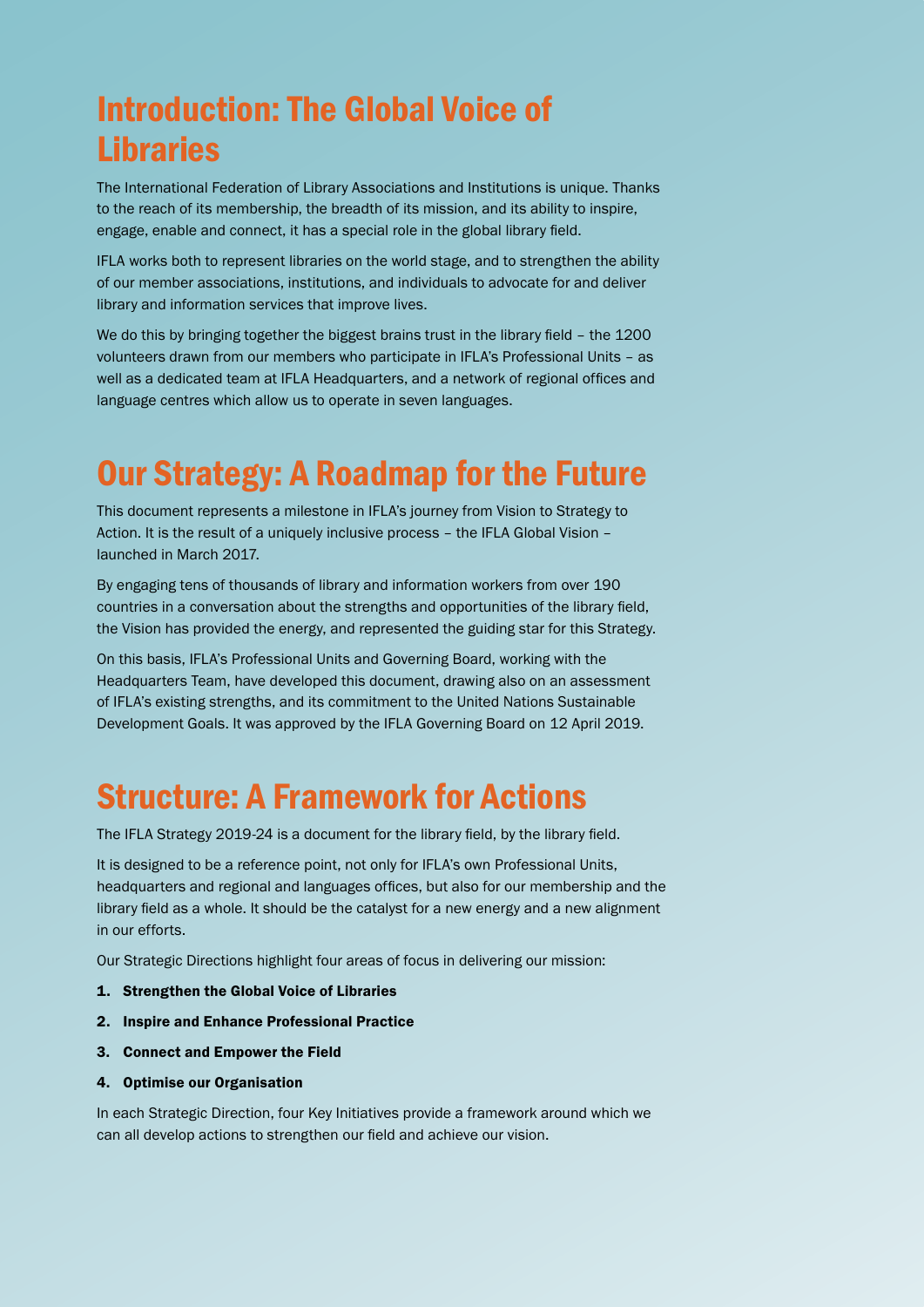### Our Vision

A strong and united library field powering literate, informed and participative societies

### Our Mission

To inspire, engage, enable and connect the global library field

### Our Values

- The endorsement of the principles of freedom of access to information, ideas and works of imagination and freedom of expression embodied in Article 19 of the Universal Declaration of Human Rights
- The belief that people, communities and organisations need universal and equitable access to information, ideas and works of imagination for their social, educational, cultural, democratic and economic well-being
- The conviction that delivery of high-quality library and information services helps guarantee that access
- The commitment to enable all Members of the Federation to engage in, and benefit from, its activities without regard to citizenship, disability, ethnic origin, gender, geographical location, language, political philosophy, race or religion

### A Call to Action

This Strategy has been made possible by the ideas and energy of the global library field.

Yet it is a milestone, not a destination. It is not only a document to be read, but to be used, because everyone has a role in building our future. Its success will be our success, but it depends on each of us to play our part.

The four Strategic Directions and sixteen Key Initiatives are therefore a framework for the thousands, if not the millions of individual actions which will be necessary to transform our field and achieve our vision.

We need you to reflect on what actions you can take that contribute to the goals of the Strategy, both individually and collectively. What can you do to share its message, and to inspire and engage others, just as you have been inspired and engaged?

Share your actions, build your connections, and spread the word.

Together, we can build a strong and united library field, powering literate, informed and participatory societies.

### We are IFLA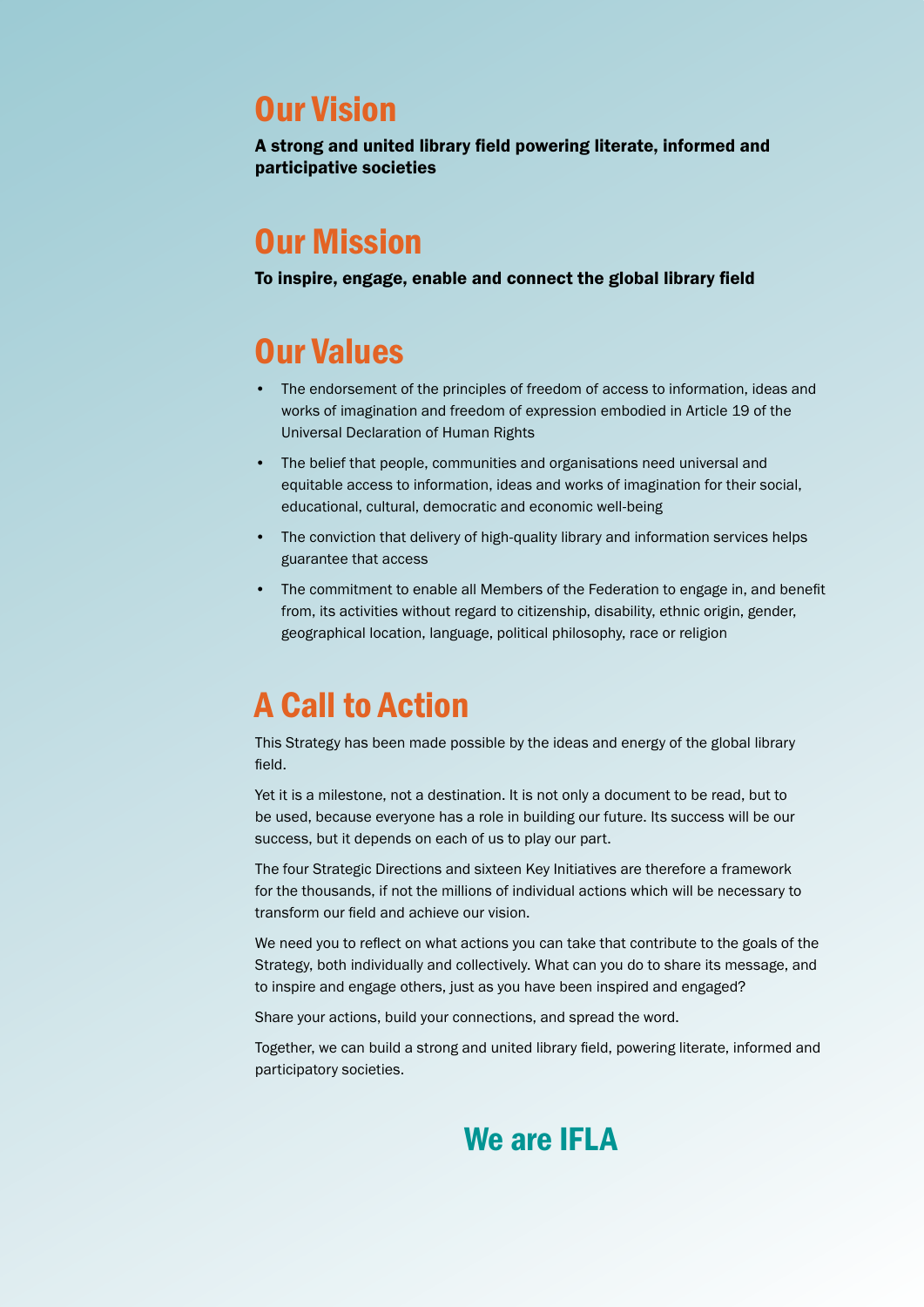

STRATEGIC DIRECTION 1

# STRENGTHEN THE GLOBAL VOICE OF LIBRARIES

We listen to and understand the priorities of the whole field, and amplify the message through advocating for libraries and their values on a global and regional level. We speak with insight, confidence and authority on relevant policies, ensuring that libraries are recognised and supported as critical community assets essential to achieving development agendas. We build a strong presence in international organisations and meetings as a valued partner.

### KEY INITIATIVES

#### 1.1 Show the power of libraries in achieving the Sustainable Development Goals

As a basis for effective library advocacy, we will produce high quality, high impact tools that demonstrate to external audiences the contribution of libraries to development in all of its dimensions.

#### 1.2 Build a strong presence in international organizations and meetings as a valued partner

We will strengthen our links with key international institutions, in order to shape laws, guidance and programmes which benefit libraries. We will adopt a strategic, long-term approach, and build our reputation as an essential partner.

#### 1.3 Work with library associations and libraries to identify key legal and funding challenges to their work, and advocate for action

 Collaborating closely with members, we will strengthen our understanding and ability to deliver support for advocacy in priority areas at national and regional levels, including literacy, learning, reading, innovation, and access to knowledge and heritage. We will deliver on this through direct engagement, guidance, and high-quality advocacy materials.

#### 1.4 Shape public opinion and debate around open access and library values, including intellectual freedom and human rights

We will provide practical and intellectual leadership to support open access and the broader values of our field. We aim to facilitate an understanding of libraries' role as champions of intellectual freedom, encourage reflection, coordinate action, and advocate externally.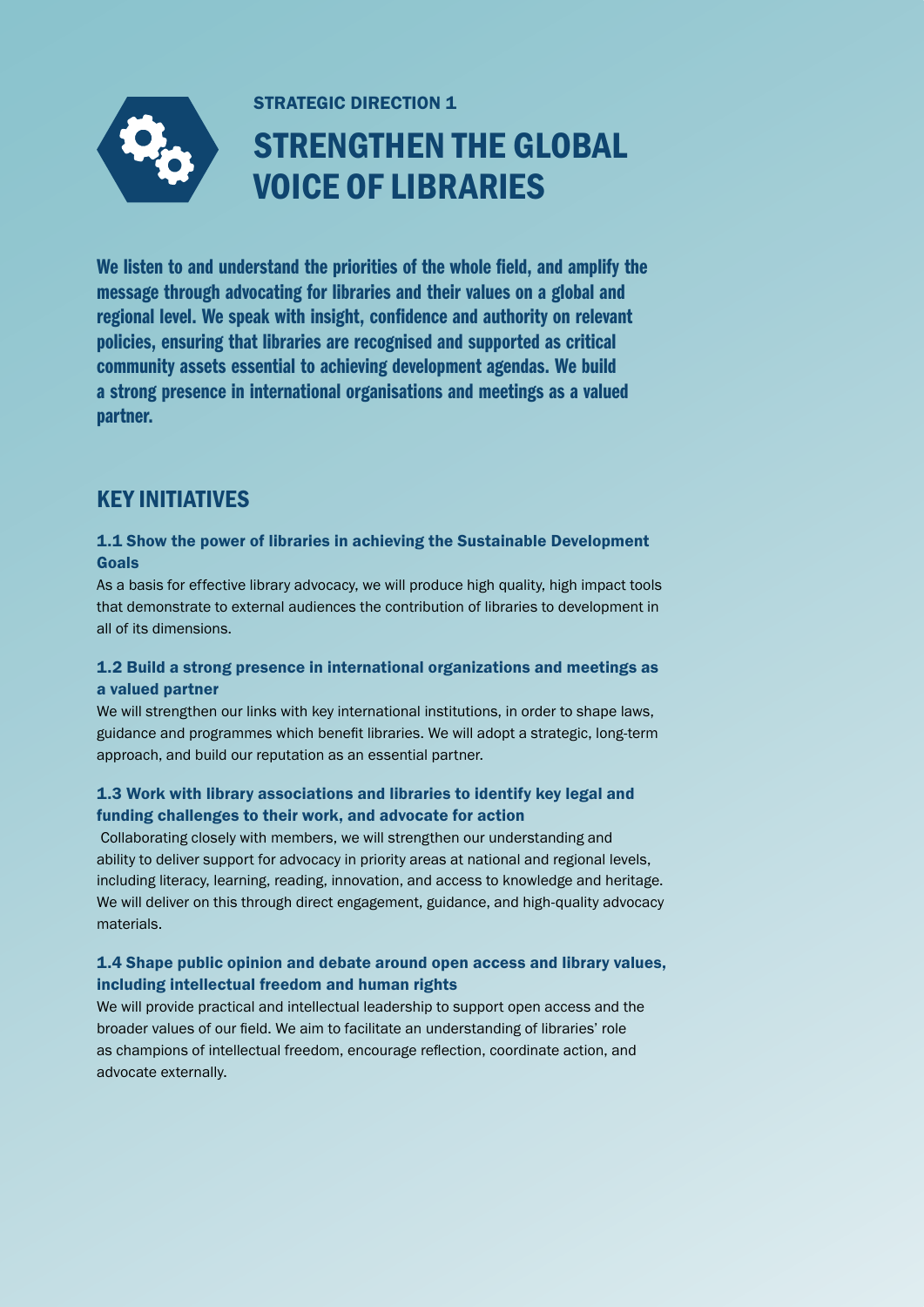

STRATEGIC DIRECTION 2

## INSPIRE AND ENHANCE PROFESSIONAL PRACTICE

We inspire the profession through future thinking and by encouraging new and promising approaches. We drive the development of libraries through standards, guidelines and best practices. We provide the tools and resources necessary to foster community, facilitate shared action, and support innovative programs and actions. We work to safeguard, strengthen and elevate the world's cultural heritage in all of its diverse forms, including traditional, historical, indigenous and contemporary expression.

### KEY INITIATIVES

#### 2.1 Produce, communicate and distribute key resources and materials that inspire the profession

We will consolidate our position as a hub for authoritative and original research and sources about the library and information landscape. We will provide up-to-date data, insights and innovative ideas which provide an essential foundation for thinking about libraries, and key reports which catalyse innovation.

#### 2.2 Deliver high quality campaigns, information and other communications products on a regular basis to engage and energise libraries

Our regular communications foster an active mindset in the profession, challenging current structures and behaviours, and giving libraries globally the understanding, enthusiasm and tools to take action.

#### 2.3 Develop standards, guidelines, and other materials that foster best professional practice

As the most representative global library organisation, we will develop standards, guidelines and other documents that allow all types of libraries, everywhere, to improve practice and adapt to a changing world, keep up with and adopt new technologies, to meet user expectations.

#### 2.4 Provide tools and infrastructure that support the work of libraries

We will support the work of the profession worldwide, through well-designed practical tools and platforms in areas of unique IFLA strength, which contribute to the effective delivery of services and library missions.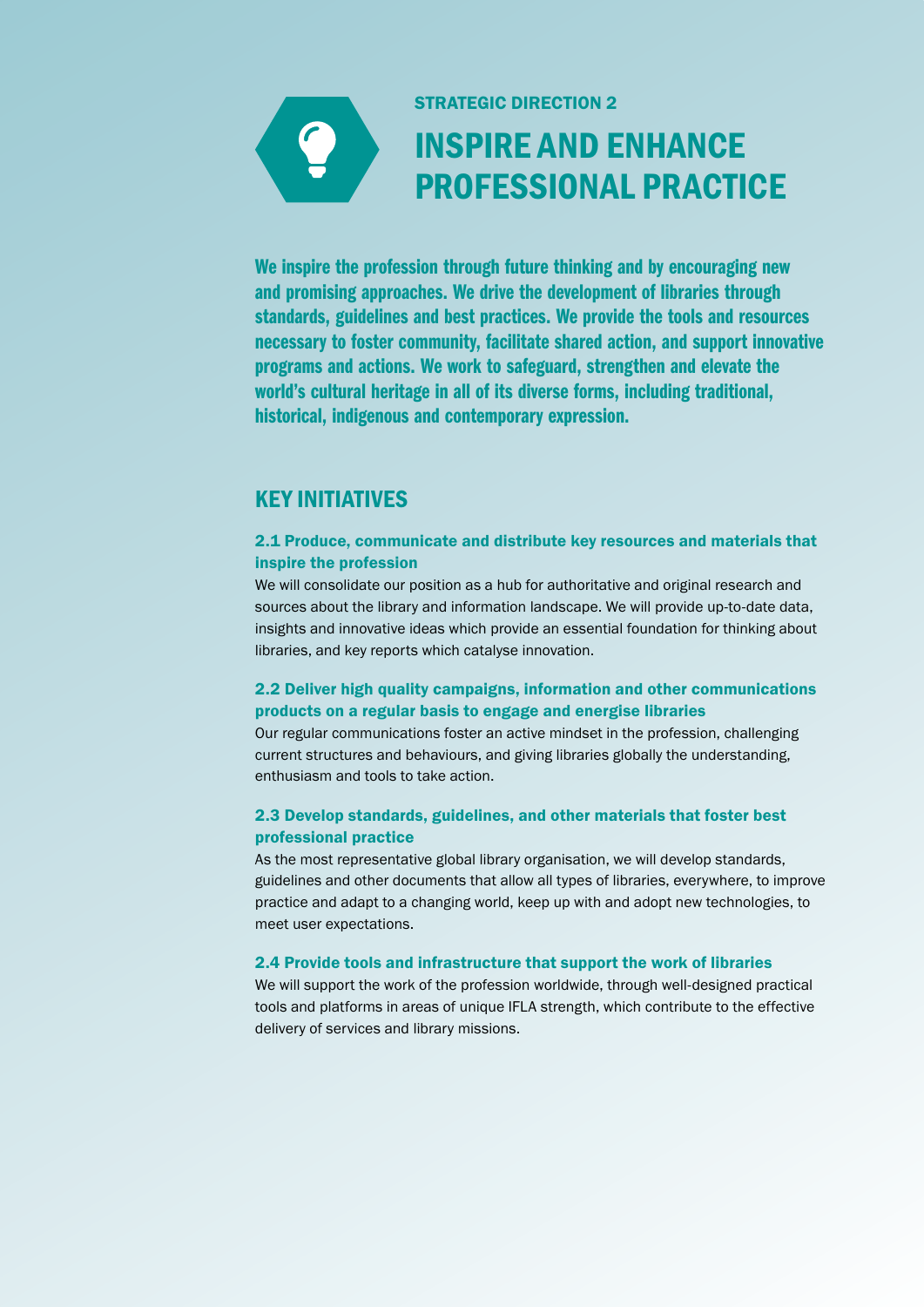

We are a hub for dialogue and action. We are the motor of a connected and aligned library field, characterised by a true spirit of collaboration, in which no librarian is left behind. We unite passions, provide platforms, and enable innovation, learning, and professional development at all levels. Through this, we respond to current challenges and opportunities, and empower the library field to deliver high quality services that meet community needs, and foster literacy, innovation, heritage preservation and access to information for all users.

### KEY INITIATIVES

#### 3.1 Provide excellent opportunities for face-to-face networking and learning

We will maximise the potential of physical meetings as venues for uniting the library field and breaking down the barriers to collaboration, enabling access to new insights and knowledge, and promoting the sharing of ideas.

#### 3.2 Support virtual networking and connections

We will develop a spirit of continuous collaboration in the library field through virtual networking tools that enable every librarian to be involved and engaged in a global conversation.

#### 3.3 Empower the field at the national and regional levels

We will enhance the capacity of the library field to deliver actions tailored to regional and national characteristics and requirements by strengthening library associations, institutions and networks at all levels.

#### 3.4 Provide targeted learning and professional development

We will provide a variety of learning opportunities that update current practices. We will build capacity to undertake community engagement and evaluation, make every librarian an advocate, and develop and connect the leaders of the future.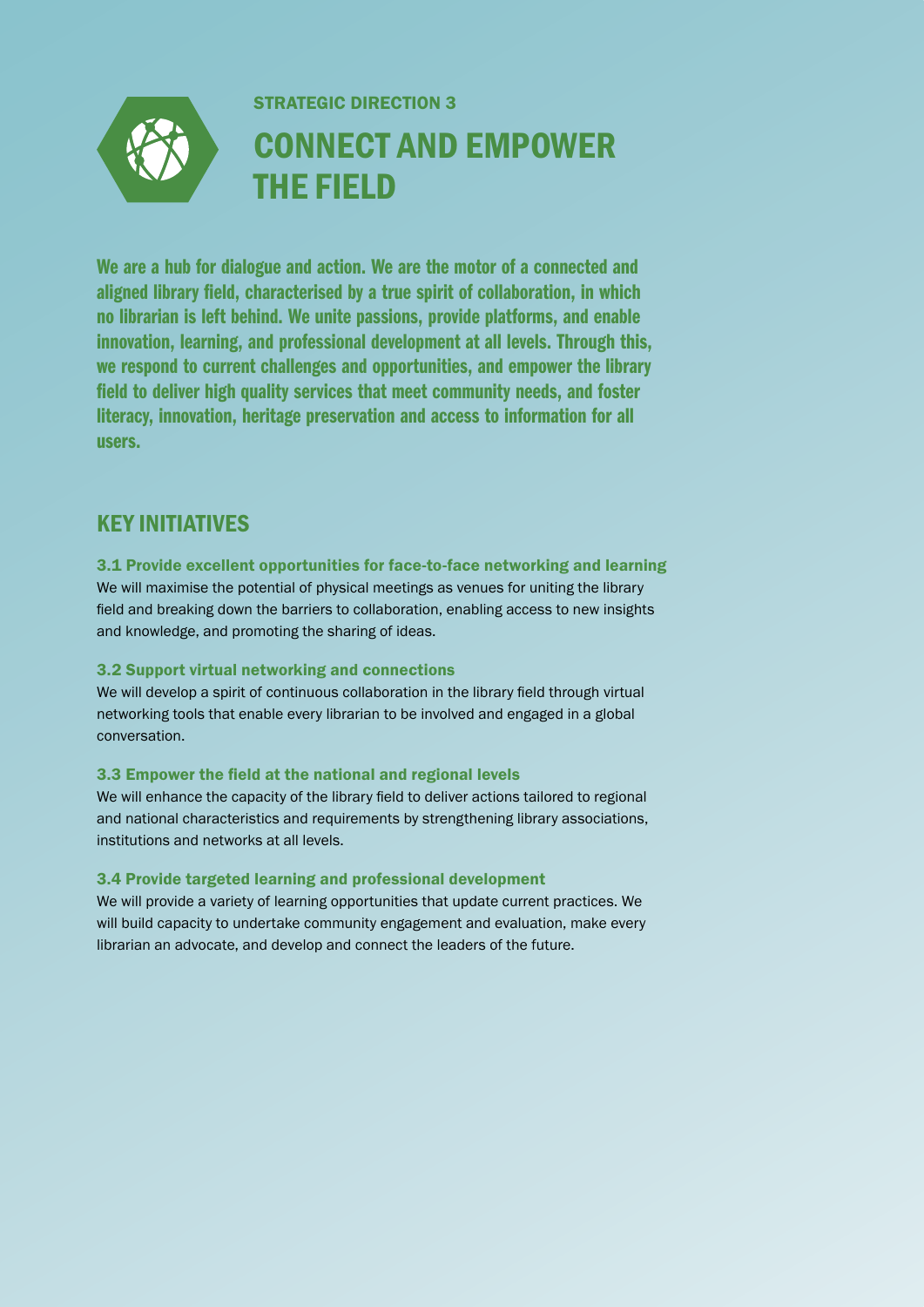

STRATEGIC DIRECTION 4

### OPTIMISE OUR **ORGANISATION**

We maximise our ability to deliver on our missions in the present and future. We prepare for the long term through the development of ambitious yet realistic plans for ongoing stability and sustainability. Key to this are efforts to grow and diversify our membership, strengthen our regional presence, and actively engage members through an effective professional structure and a wide variety of volunteering possibilities. We will increase our visibility, and provide efficient, effective, and innovative services and support.

### KEY INITIATIVES

#### 4.1 Foster the long-term financial continuity and stability of the organisation

We will plan for the future, developing financial strategies and options for long-term sustainability, based on a strong understanding of potential partnerships and a capacity to seize new opportunities.

#### 4.2 Effectively mobilise our human resources and networks

We will maximise the potential of all of our people and encourage change and innovation through dynamic units and structures, a high-performing headquarters team, effective regional offices, language centres and attractive and varied volunteering opportunities.

#### 4.3 Increase, diversify and engage our membership

We will reinforce our position as the most representative global library organisation through a membership strategy that promotes diversity, engagement and action. We are recognised as an organisation that listens and responds to its members' expectations.

#### 4.4 Increase our visibility through excellent and innovative communications

We will strengthen our brand and ability to deliver high quality, high impact and engaging communications tailored to the needs of the global library and information community.